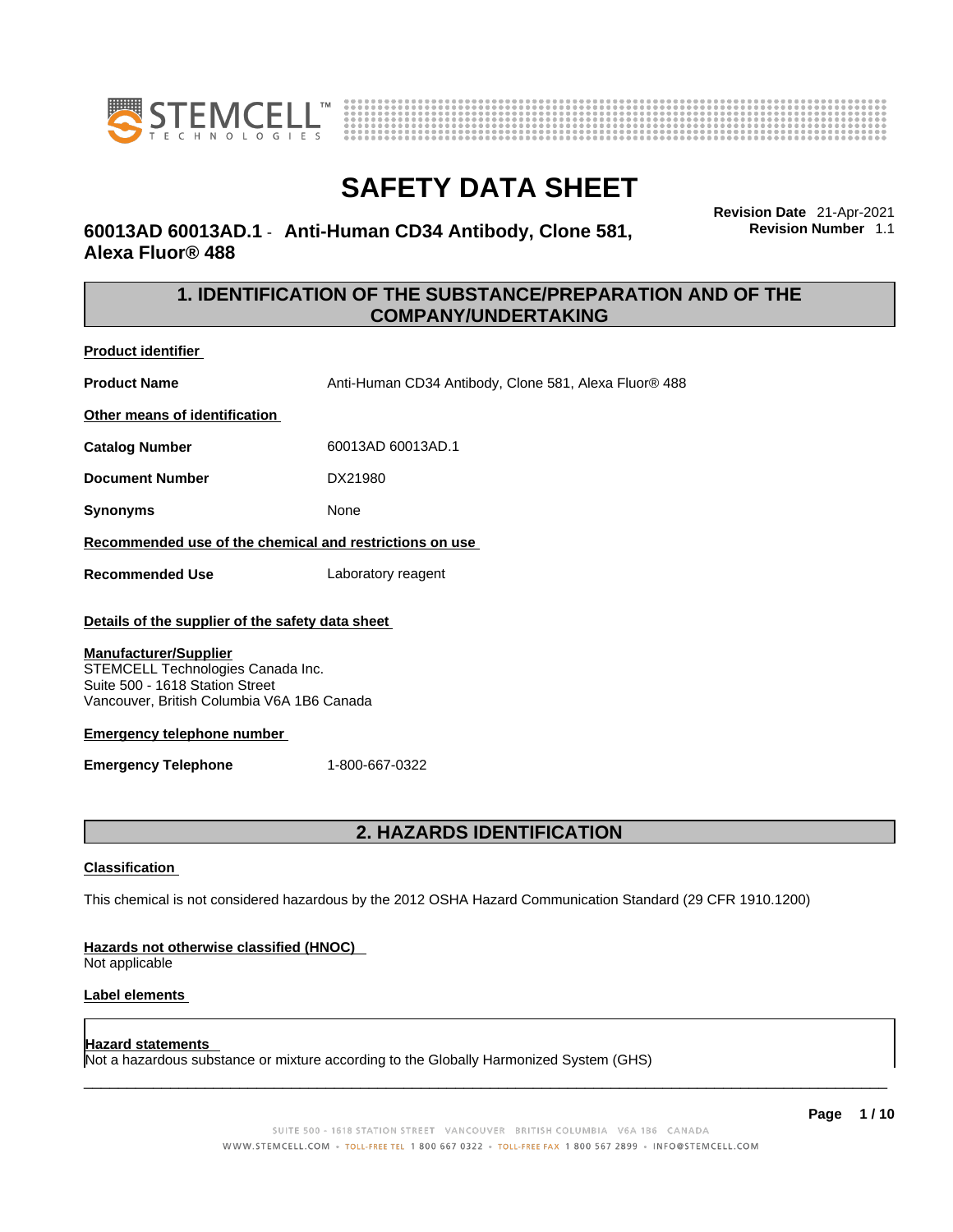



# \_\_\_\_\_\_\_\_\_\_\_\_\_\_\_\_\_\_\_\_\_\_\_\_\_\_\_\_\_\_\_\_\_\_\_\_\_\_\_\_\_\_\_\_\_\_\_\_\_\_\_\_\_\_\_\_\_\_\_\_\_\_\_\_\_\_\_\_\_\_\_\_\_\_\_\_\_\_\_\_\_\_\_\_\_\_\_\_\_\_\_\_\_ **Revision Date** 21-Apr-2021 **60013AD 60013AD.1** - **Anti-Human CD34 Antibody, Clone 581, Alexa Fluor® 488**

The product contains no substances which at their given concentration, are considered to be hazardous to health.

**Appearance** Clear **Physical state** Liquid **Odor** No data available

**Revision Number** 1.1

**Other Information** 

Not applicable

**Unknown acute toxicity** 0 % of the mixture consists of ingredient(s) of unknown toxicity

0 % of the mixture consists of ingredient(s) of unknown acute oral toxicity

0 % of the mixture consists of ingredient(s) of unknown acute dermal toxicity

0 % of the mixture consists of ingredient(s) of unknown acute inhalation toxicity (gas)

0 % of the mixture consists of ingredient(s) of unknown acute inhalation toxicity (vapor)

0 % of the mixture consists of ingredient(s) of unknown acute inhalation toxicity (dust/mist)

### **3. COMPOSITION/INFORMATION ON INGREDIENTS**

### **Substance**

Not applicable.

### **Mixture**

Not a hazardous substance or mixture according to the Globally Harmonized System (GHS)

\*The exact percentage (concentration) ofcomposition has been withheld as a trade secret.

### **4. FIRST AID MEASURES**

### **Description of first aid measures**

| <b>Inhalation</b>   | Remove to fresh air.                                                                                                    |
|---------------------|-------------------------------------------------------------------------------------------------------------------------|
| Eye contact         | Rinse thoroughly with plenty of water for at least 15 minutes, lifting lower and upper eyelids.<br>Consult a physician. |
| <b>Skin contact</b> | Wash skin with soap and water.                                                                                          |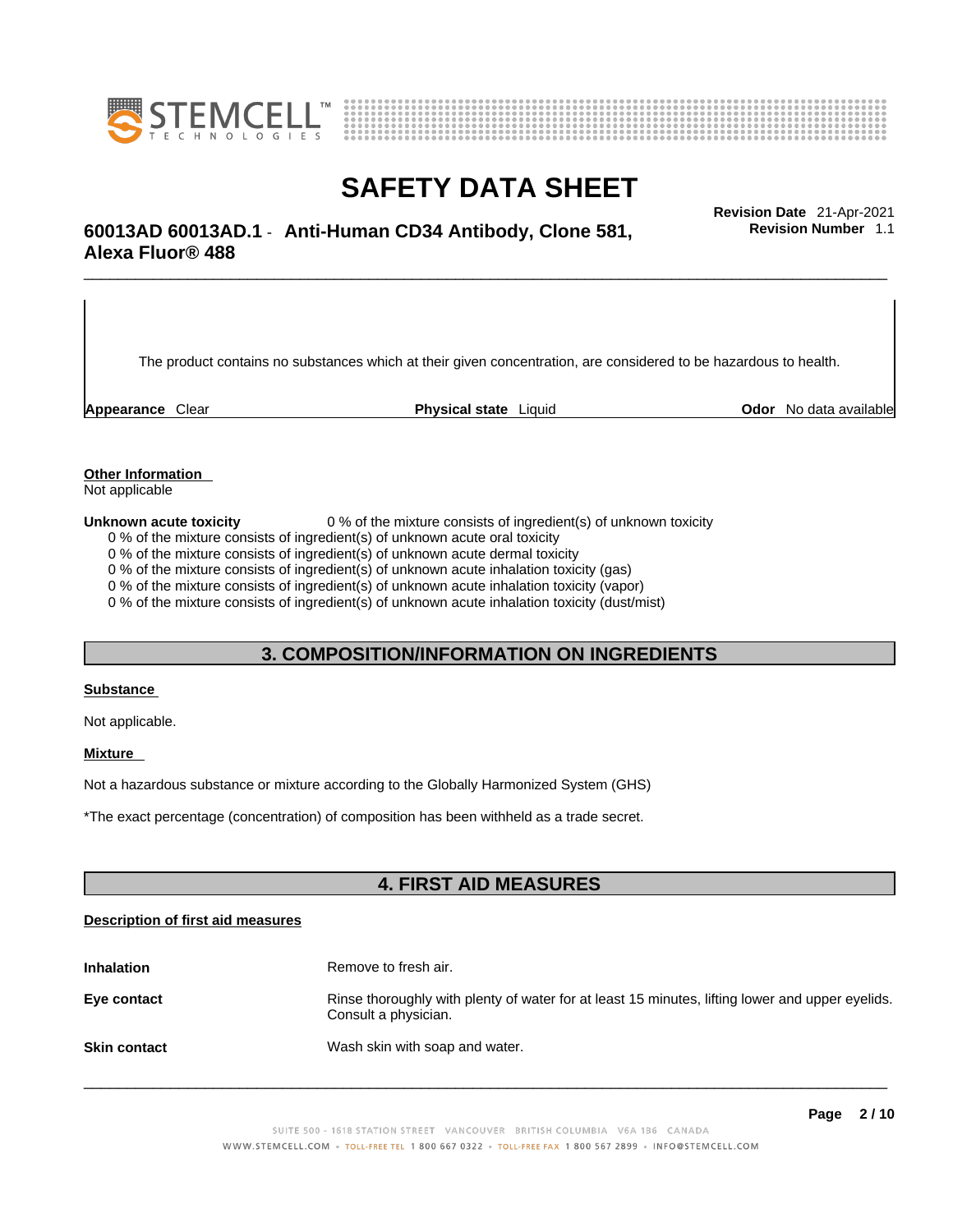



# \_\_\_\_\_\_\_\_\_\_\_\_\_\_\_\_\_\_\_\_\_\_\_\_\_\_\_\_\_\_\_\_\_\_\_\_\_\_\_\_\_\_\_\_\_\_\_\_\_\_\_\_\_\_\_\_\_\_\_\_\_\_\_\_\_\_\_\_\_\_\_\_\_\_\_\_\_\_\_\_\_\_\_\_\_\_\_\_\_\_\_\_\_ **Revision Date** 21-Apr-2021 **60013AD 60013AD.1** - **Anti-Human CD34 Antibody, Clone 581, Alexa Fluor® 488**

**Ingestion** Clean mouth with water and drink afterwards plenty of water. **Most important symptoms and effects, both acute and delayed Symptoms** No information available. **Indication of any immediate medical attention and special treatment needed Note to physicians** Treat symptomatically. **5. FIRE-FIGHTING MEASURES Suitable Extinguishing Media** Use extinguishing measures that are appropriate to local circumstances and the surrounding environment. **Unsuitable extinguishing media** CAUTION: Use of water spray when fighting fire may be inefficient. **Specific hazards arising from the chemical** No information available. **Explosion data Sensitivity to Mechanical Impact** None. **Sensitivity to Static Discharge** None. **Special protective equipment for fire-fighters** Firefighters should wear self-contained breathing apparatus and full firefighting turnout gear. Use personal protection equipment. **6. ACCIDENTAL RELEASE MEASURES Personal precautions, protective equipment and emergency procedures Personal precautions** Ensure adequate ventilation.

**Environmental precautions** See Section 12 for additional Ecological Information.

### **Methods and material for containment and cleaning up**

**Methods for containment** Prevent further leakage or spillage if safe to do so.

**Environmental precautions** 

 $\_$  ,  $\_$  ,  $\_$  ,  $\_$  ,  $\_$  ,  $\_$  ,  $\_$  ,  $\_$  ,  $\_$  ,  $\_$  ,  $\_$  ,  $\_$  ,  $\_$  ,  $\_$  ,  $\_$  ,  $\_$  ,  $\_$  ,  $\_$  ,  $\_$  ,  $\_$  ,  $\_$  ,  $\_$  ,  $\_$  ,  $\_$  ,  $\_$  ,  $\_$  ,  $\_$  ,  $\_$  ,  $\_$  ,  $\_$  ,  $\_$  ,  $\_$  ,  $\_$  ,  $\_$  ,  $\_$  ,  $\_$  ,  $\_$  ,

**Revision Number** 1.1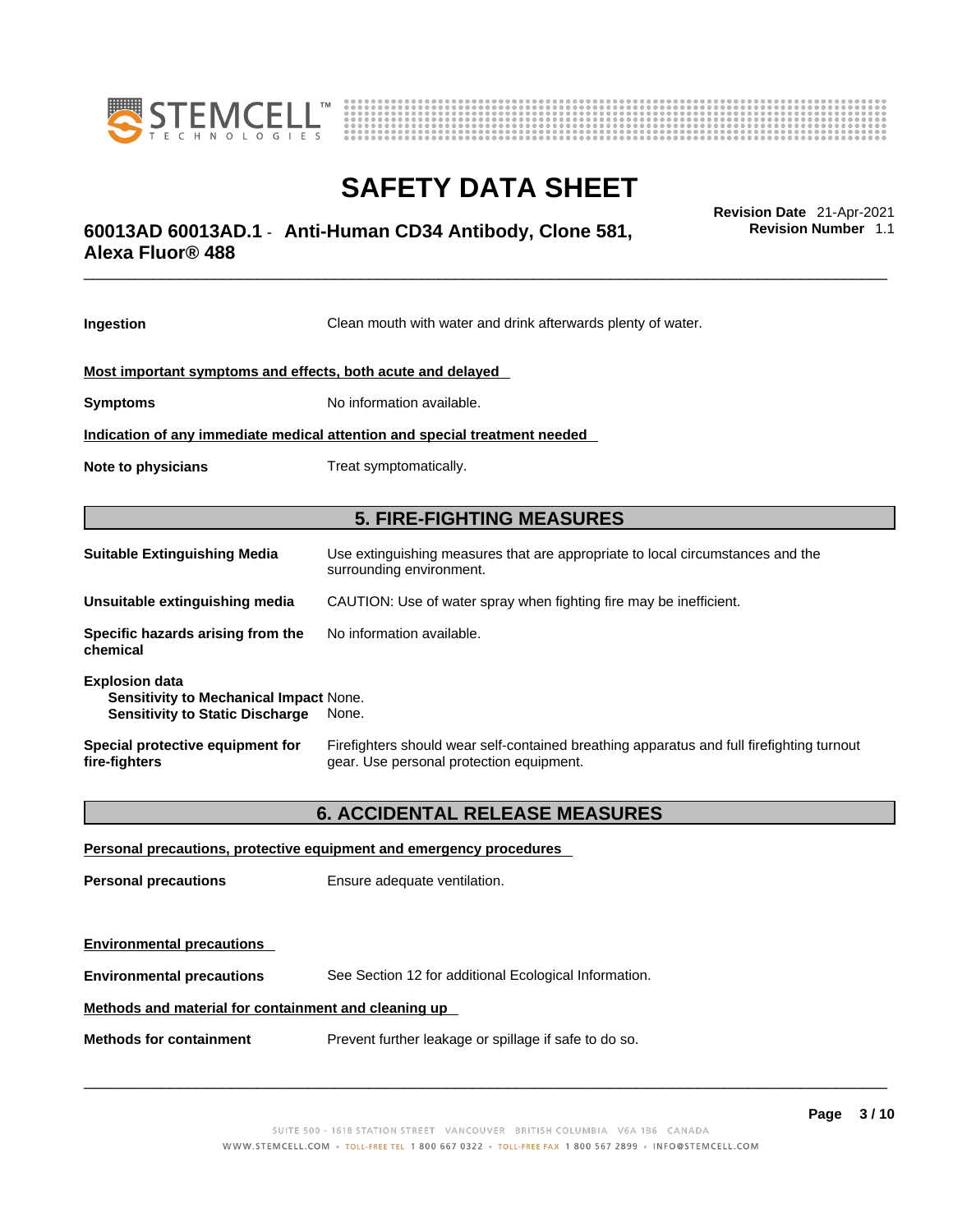



# \_\_\_\_\_\_\_\_\_\_\_\_\_\_\_\_\_\_\_\_\_\_\_\_\_\_\_\_\_\_\_\_\_\_\_\_\_\_\_\_\_\_\_\_\_\_\_\_\_\_\_\_\_\_\_\_\_\_\_\_\_\_\_\_\_\_\_\_\_\_\_\_\_\_\_\_\_\_\_\_\_\_\_\_\_\_\_\_\_\_\_\_\_ **Revision Date** 21-Apr-2021 **60013AD 60013AD.1** - **Anti-Human CD34 Antibody, Clone 581, Alexa Fluor® 488**

**Revision Number** 1.1

| Methods for cleaning up         | Pick up and transfer to properly labeled containers.                                 |
|---------------------------------|--------------------------------------------------------------------------------------|
| Prevention of secondary hazards | Clean contaminated objects and areas thoroughly observing environmental regulations. |

### **7. HANDLING AND STORAGE**

| <b>I</b> recaduotis for safe handling                        |                                                                                     |  |
|--------------------------------------------------------------|-------------------------------------------------------------------------------------|--|
| Advice on safe handling                                      | Handle in accordance with good industrial hygiene and safety practice.              |  |
| Conditions for safe storage, including any incompatibilities |                                                                                     |  |
| <b>Storage Conditions</b>                                    | Store in accordance with information listed on the Product Information Sheet (PIS). |  |

### **8. EXPOSURE CONTROLS/PERSONAL PROTECTION**

### **Control parameters**

**Precautions for safe handling**

**Exposure Limits** This product, as supplied, does not contain any hazardous materials with occupational exposure limits established by the region specific regulatory bodies.

### **Appropriate engineering controls**

| Showers              |  |
|----------------------|--|
| Eyewash stations     |  |
| Ventilation systems. |  |
|                      |  |

**Individual protection measures, such as personal protective equipment Eye/face protection** No special protective equipment required. **Skin and body protection** No special protective equipment required. **Respiratory protection** No protective equipment is needed under normal use conditions. If exposure limits are exceeded or irritation is experienced, ventilation and evacuation may be required. **General hygiene considerations** Handle in accordance with good industrial hygiene and safety practice.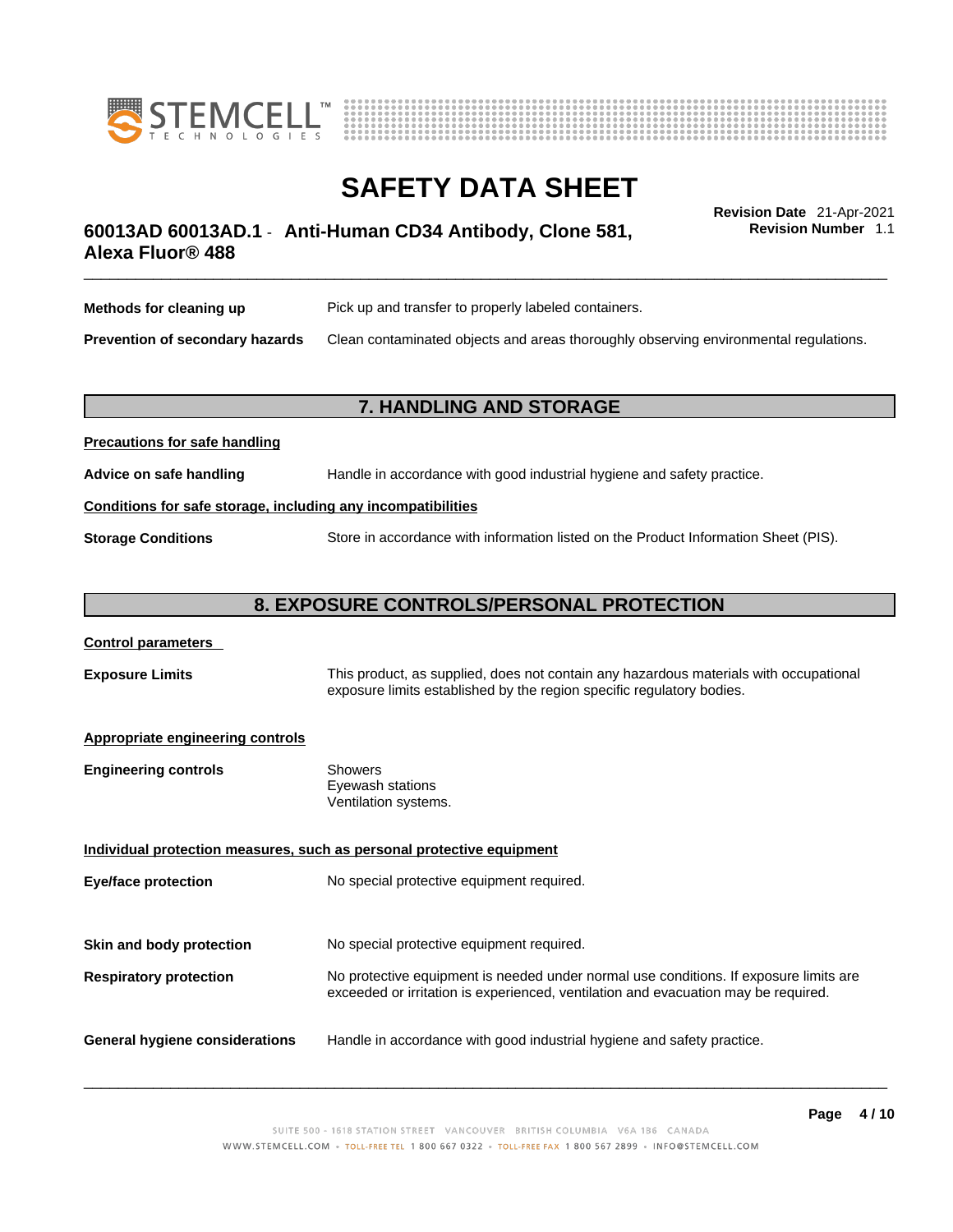



# \_\_\_\_\_\_\_\_\_\_\_\_\_\_\_\_\_\_\_\_\_\_\_\_\_\_\_\_\_\_\_\_\_\_\_\_\_\_\_\_\_\_\_\_\_\_\_\_\_\_\_\_\_\_\_\_\_\_\_\_\_\_\_\_\_\_\_\_\_\_\_\_\_\_\_\_\_\_\_\_\_\_\_\_\_\_\_\_\_\_\_\_\_ **Revision Date** 21-Apr-2021 **60013AD 60013AD.1** - **Anti-Human CD34 Antibody, Clone 581, Alexa Fluor® 488**

**9. PHYSICAL AND CHEMICAL PROPERTIES Information on basic physical and chemical properties Physical state** Liquid **Appearance** Clear<br> **Color** No int **Color Color Color Color Color Color Color No** data available **Odor Odor Constanting Codor Constanting Codor Codor Codor Codor Codor Codor Codor Codor Codor Codor Codor Codor Codor Codor Codor Codor Codor Codor Codor Codor Codor Codor Codor No data available Explosive properties** No data available **Oxidizing properties** No information available **Other Information Softening point** No information available **Molecular weight** No information available **Molecular formula** No information available<br>**VOC Content (%)** No information available **VOC Content (%) Liquid Density** No information available **Bulk density No information available 10. STABILITY AND REACTIVITY Property CONSCRUTE IN THE VALUES REMARKS • Method pH** No data available None known **Melting point / freezing point Boiling point / boiling range Modata available None known Flash point Communist Communist Communist Communist Communist Communist Communist Communist Communist Communist Communist Communist Communist Communist Communist Communist Communist Communist Communist Communist Communi Evaporation rate Configure 1 Accord None Configure 1 Accord None known**<br> **Elammability (solid. gas)** No data available **None known** None known **Flammability (solid, gas)** No data available None known **Flammability Limit in Air None known None known Upper flammability limit:** No data available **Lower flammability limit:** No data available **Vapor pressure No data available None known Vapor density Notata available None known Relative density No data available None known Water solubility No data available Mone known**<br> **Solubility in other solvents** No data available None known None known **Solubility in other solvents** No data available **None known**<br> **Partition coefficient** No data available **None known**<br>
None known **Partition coefficient**<br> **Autoignition temperature**<br>
No data available **Autoignition temperature No data available None known**<br> **Decomposition temperature** No data available **None known**<br>
None known **Decomposition temperature** No data available None known<br> **Kinematic viscosity** No data available None known **Kinematic viscosity** No data available<br> **Dynamic viscosity** No data available **Dynamic viscosity** None known

**Reactivity No information available.** 

**Chemical stability** Stable under normal conditions.

 $\_$  ,  $\_$  ,  $\_$  ,  $\_$  ,  $\_$  ,  $\_$  ,  $\_$  ,  $\_$  ,  $\_$  ,  $\_$  ,  $\_$  ,  $\_$  ,  $\_$  ,  $\_$  ,  $\_$  ,  $\_$  ,  $\_$  ,  $\_$  ,  $\_$  ,  $\_$  ,  $\_$  ,  $\_$  ,  $\_$  ,  $\_$  ,  $\_$  ,  $\_$  ,  $\_$  ,  $\_$  ,  $\_$  ,  $\_$  ,  $\_$  ,  $\_$  ,  $\_$  ,  $\_$  ,  $\_$  ,  $\_$  ,  $\_$  ,

**Revision Number** 1.1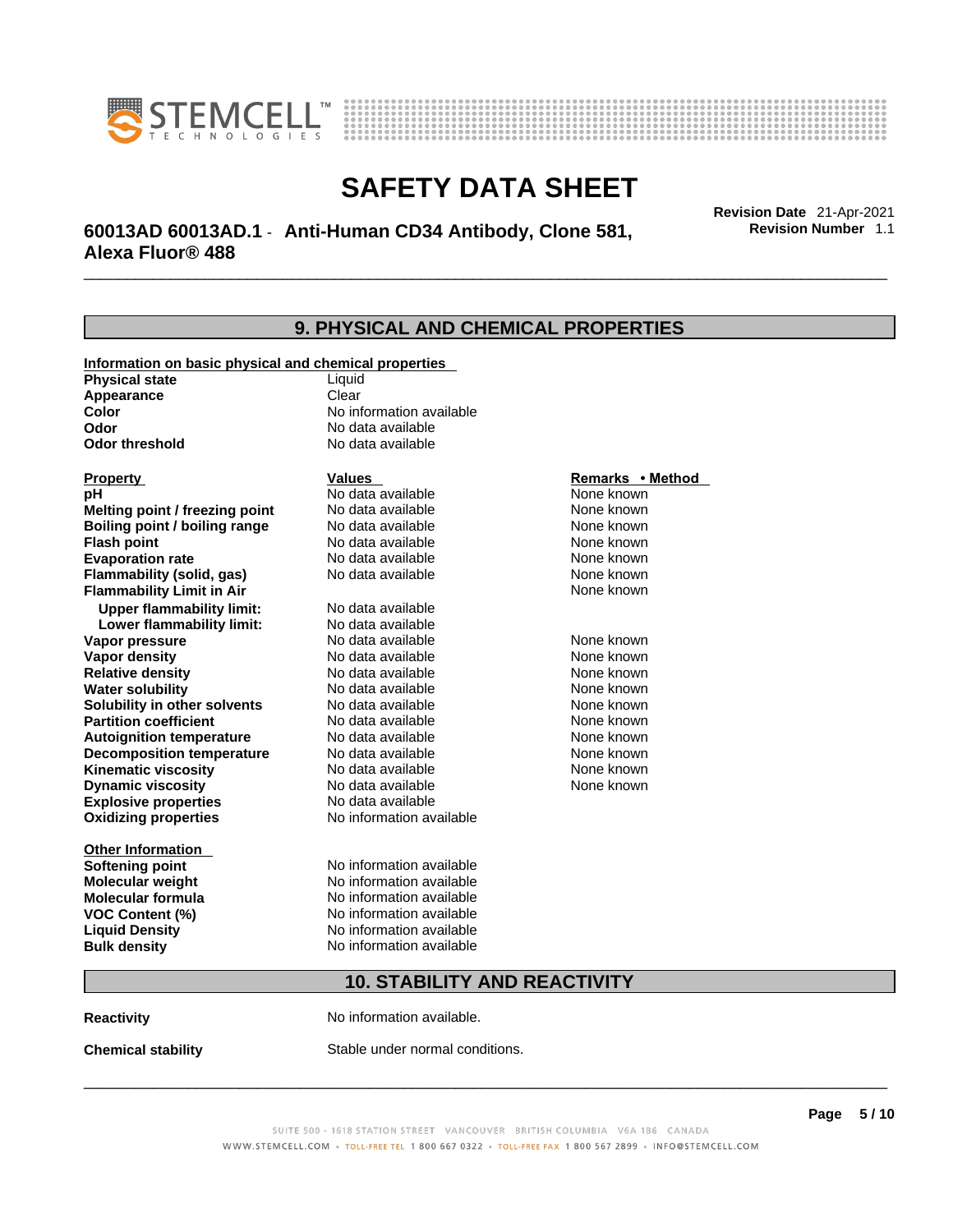



# \_\_\_\_\_\_\_\_\_\_\_\_\_\_\_\_\_\_\_\_\_\_\_\_\_\_\_\_\_\_\_\_\_\_\_\_\_\_\_\_\_\_\_\_\_\_\_\_\_\_\_\_\_\_\_\_\_\_\_\_\_\_\_\_\_\_\_\_\_\_\_\_\_\_\_\_\_\_\_\_\_\_\_\_\_\_\_\_\_\_\_\_\_ **Revision Date** 21-Apr-2021 **60013AD 60013AD.1** - **Anti-Human CD34 Antibody, Clone 581, Alexa Fluor® 488**

**Revision Number** 1.1

| <b>Possibility of hazardous reactions</b> None under normal processing.    |                                           |
|----------------------------------------------------------------------------|-------------------------------------------|
| <b>Conditions to avoid</b>                                                 | None known based on information supplied. |
| Incompatible materials                                                     | None known based on information supplied. |
| Hazardous decomposition products None known based on information supplied. |                                           |

**11. TOXICOLOGICAL INFORMATION** 

### **Information on likely routes of exposure**

### **Product Information**

| <b>Inhalation</b>                                                            | Specific test data for the substance or mixture is not available. |  |
|------------------------------------------------------------------------------|-------------------------------------------------------------------|--|
| Eye contact                                                                  | Specific test data for the substance or mixture is not available. |  |
| <b>Skin contact</b>                                                          | Specific test data for the substance or mixture is not available. |  |
| Ingestion                                                                    | Specific test data for the substance or mixture is not available. |  |
| Symptoms related to the physical, chemical and toxicological characteristics |                                                                   |  |

**Symptoms** No information available.

**Numerical measures of toxicity**

**Acute toxicity**

**Unknown acute toxicity** 0 % of the mixture consists of ingredient(s) of unknown toxicity

0 % of the mixture consists of ingredient(s) of unknown acute oral toxicity

0 % of the mixture consists of ingredient(s) of unknown acute dermal toxicity

0 % of the mixture consists of ingredient(s) of unknown acute inhalation toxicity (gas)

0 % of the mixture consists of ingredient(s) of unknown acute inhalation toxicity (vapor)

0 % of the mixture consists of ingredient(s) of unknown acute inhalation toxicity (dust/mist) Product Information

#### **Delayed and immediate effects as well as chronic effects from short and long-term exposure**

| <b>Skin corrosion</b><br><b>ion/irritation</b> | N٥<br>`available.<br>ıntorn<br>nation |
|------------------------------------------------|---------------------------------------|
| Produc<br>≅πποπmation                          |                                       |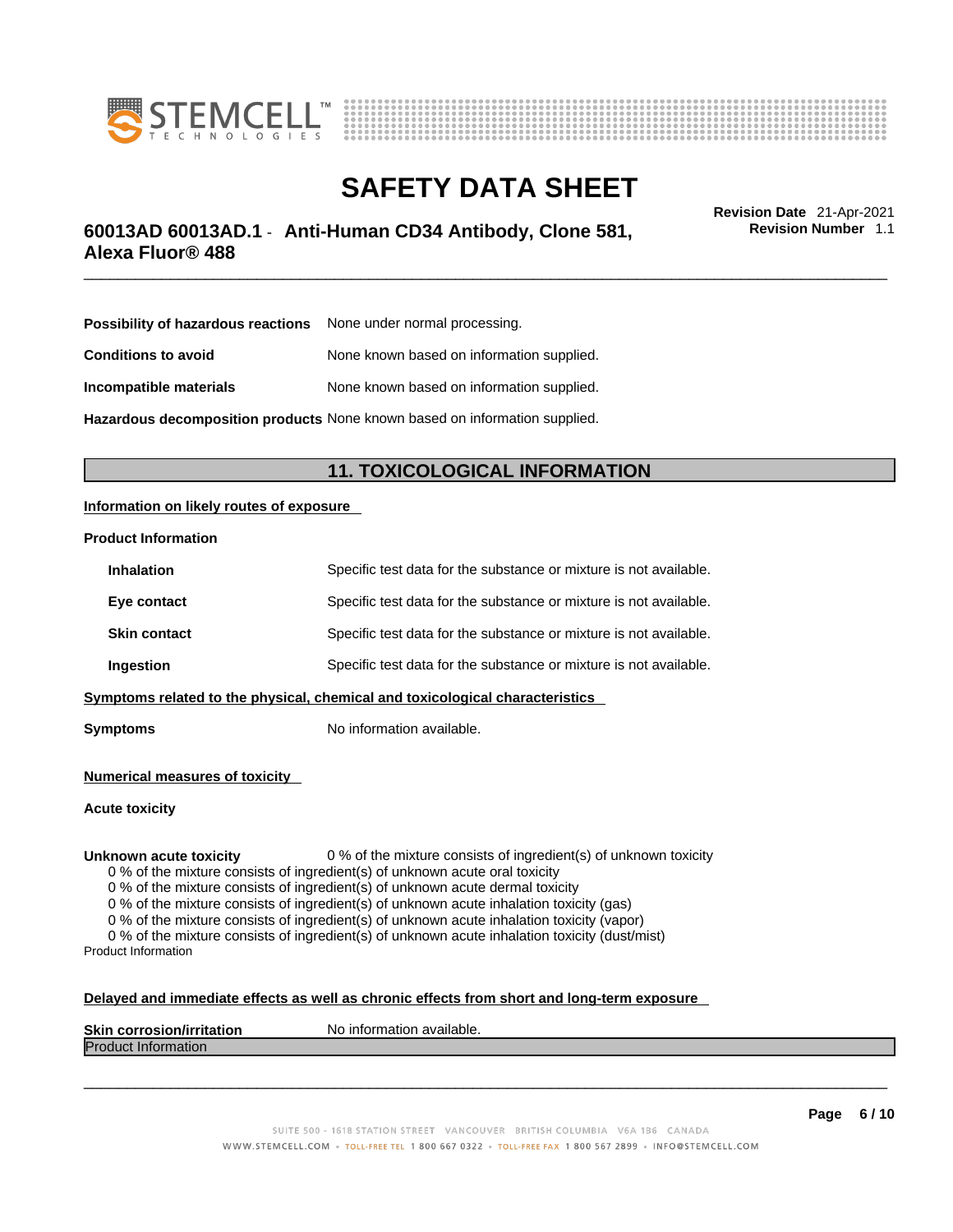

**Ecotoxicity** 



# **SAFETY DATA SHEET**

# \_\_\_\_\_\_\_\_\_\_\_\_\_\_\_\_\_\_\_\_\_\_\_\_\_\_\_\_\_\_\_\_\_\_\_\_\_\_\_\_\_\_\_\_\_\_\_\_\_\_\_\_\_\_\_\_\_\_\_\_\_\_\_\_\_\_\_\_\_\_\_\_\_\_\_\_\_\_\_\_\_\_\_\_\_\_\_\_\_\_\_\_\_ **Revision Date** 21-Apr-2021 **60013AD 60013AD.1** - **Anti-Human CD34 Antibody, Clone 581, Alexa Fluor® 488**

**Revision Number** 1.1

| Serious eye damage/eye irritation | No information available. |  |
|-----------------------------------|---------------------------|--|
| <b>Product Information</b>        |                           |  |
| Respiratory or skin sensitization | No information available. |  |
| <b>Product Information</b>        |                           |  |
| <b>Germ cell mutagenicity</b>     | No information available. |  |
| <b>Product Information</b>        |                           |  |
| Carcinogenicity                   | No information available. |  |
| <b>Reproductive toxicity</b>      | No information available. |  |
| <b>Product Information</b>        |                           |  |
| <b>STOT - single exposure</b>     | No information available. |  |
| <b>Product Information</b>        |                           |  |
| <b>STOT - repeated exposure</b>   | No information available. |  |
| <b>Product Information</b>        |                           |  |
| <b>Aspiration hazard</b>          | No information available. |  |

# **12. ECOLOGICAL INFORMATION**

| <b>ECOTOXICITY</b><br><b>Product Information</b>                  |                                    |  |
|-------------------------------------------------------------------|------------------------------------|--|
| No information available.<br><b>Persistence and degradability</b> |                                    |  |
| <b>Bioaccumulation</b>                                            | There is no data for this product. |  |
| Other adverse effects                                             | No information available.          |  |

## **13. DISPOSAL CONSIDERATIONS**

| Waste treatment methods                |                                                                                                                    |
|----------------------------------------|--------------------------------------------------------------------------------------------------------------------|
| Waste from residues/unused<br>products | Dispose of in accordance with local regulations. Dispose of waste in accordance with<br>environmental legislation. |
| <b>Contaminated packaging</b>          | Do not reuse empty containers.                                                                                     |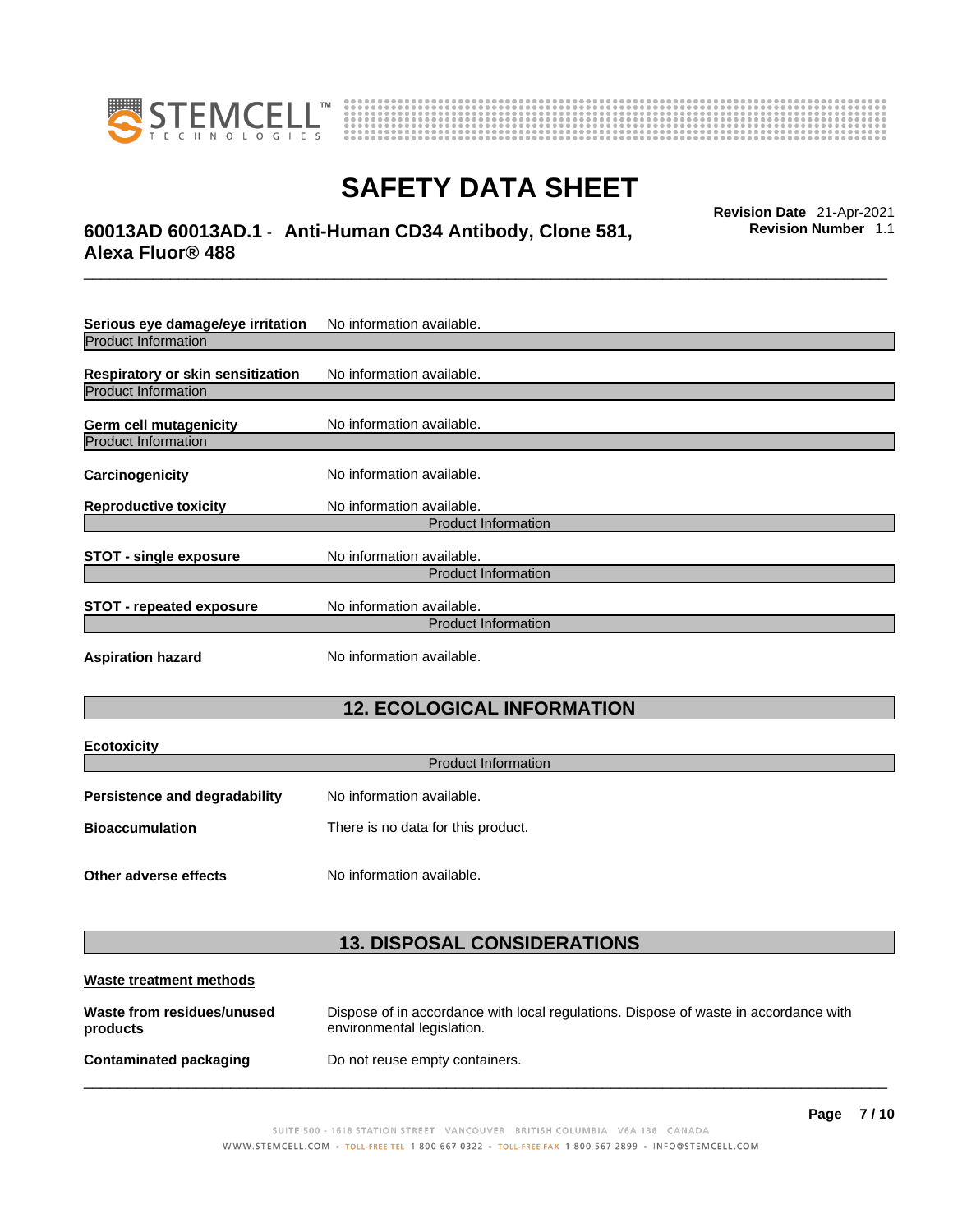



# \_\_\_\_\_\_\_\_\_\_\_\_\_\_\_\_\_\_\_\_\_\_\_\_\_\_\_\_\_\_\_\_\_\_\_\_\_\_\_\_\_\_\_\_\_\_\_\_\_\_\_\_\_\_\_\_\_\_\_\_\_\_\_\_\_\_\_\_\_\_\_\_\_\_\_\_\_\_\_\_\_\_\_\_\_\_\_\_\_\_\_\_\_ **Revision Date** 21-Apr-2021 **60013AD 60013AD.1** - **Anti-Human CD34 Antibody, Clone 581, Alexa Fluor® 488**

**US EPA Waste Number** P105

**14. TRANSPORT INFORMATION** 

| <b>DOT</b>  | Not regulated |
|-------------|---------------|
| <u>TDG</u>  | Not regulated |
| <b>MEX</b>  | Not regulated |
| ICAO (air)  | Not regulated |
| IATA        | Not regulated |
| <b>IMDG</b> | Not regulated |
| <u>RID</u>  | Not regulated |
| <b>ADR</b>  | Not regulated |
| <b>ADN</b>  | Not regulated |

### **15. REGULATORY INFORMATION**

| <b>International Inventories</b> |                 |
|----------------------------------|-----------------|
| <b>TSCA</b>                      | Complies        |
| <b>DSL/NDSL</b>                  | Complies        |
| <b>EINECS/ELINCS</b>             | Complies        |
| <b>ENCS</b>                      | Does not comply |
| <b>IECSC</b>                     | Complies        |
| <b>KECL</b>                      | Complies        |
| <b>PICCS</b>                     | Complies        |
| <b>AICS</b>                      | Complies        |

 **Legend:** 

 **TSCA** - United States Toxic Substances Control Act Section 8(b) Inventory  **DSL/NDSL** - Canadian Domestic Substances List/Non-Domestic Substances List  **EINECS/ELINCS** - European Inventory of Existing Chemical Substances/European List of Notified Chemical Substances  **ENCS** - Japan Existing and New Chemical Substances  **IECSC** - China Inventory of Existing Chemical Substances  **KECL** - Korean Existing and Evaluated Chemical Substances

 $\_$  ,  $\_$  ,  $\_$  ,  $\_$  ,  $\_$  ,  $\_$  ,  $\_$  ,  $\_$  ,  $\_$  ,  $\_$  ,  $\_$  ,  $\_$  ,  $\_$  ,  $\_$  ,  $\_$  ,  $\_$  ,  $\_$  ,  $\_$  ,  $\_$  ,  $\_$  ,  $\_$  ,  $\_$  ,  $\_$  ,  $\_$  ,  $\_$  ,  $\_$  ,  $\_$  ,  $\_$  ,  $\_$  ,  $\_$  ,  $\_$  ,  $\_$  ,  $\_$  ,  $\_$  ,  $\_$  ,  $\_$  ,  $\_$  ,

**Revision Number** 1.1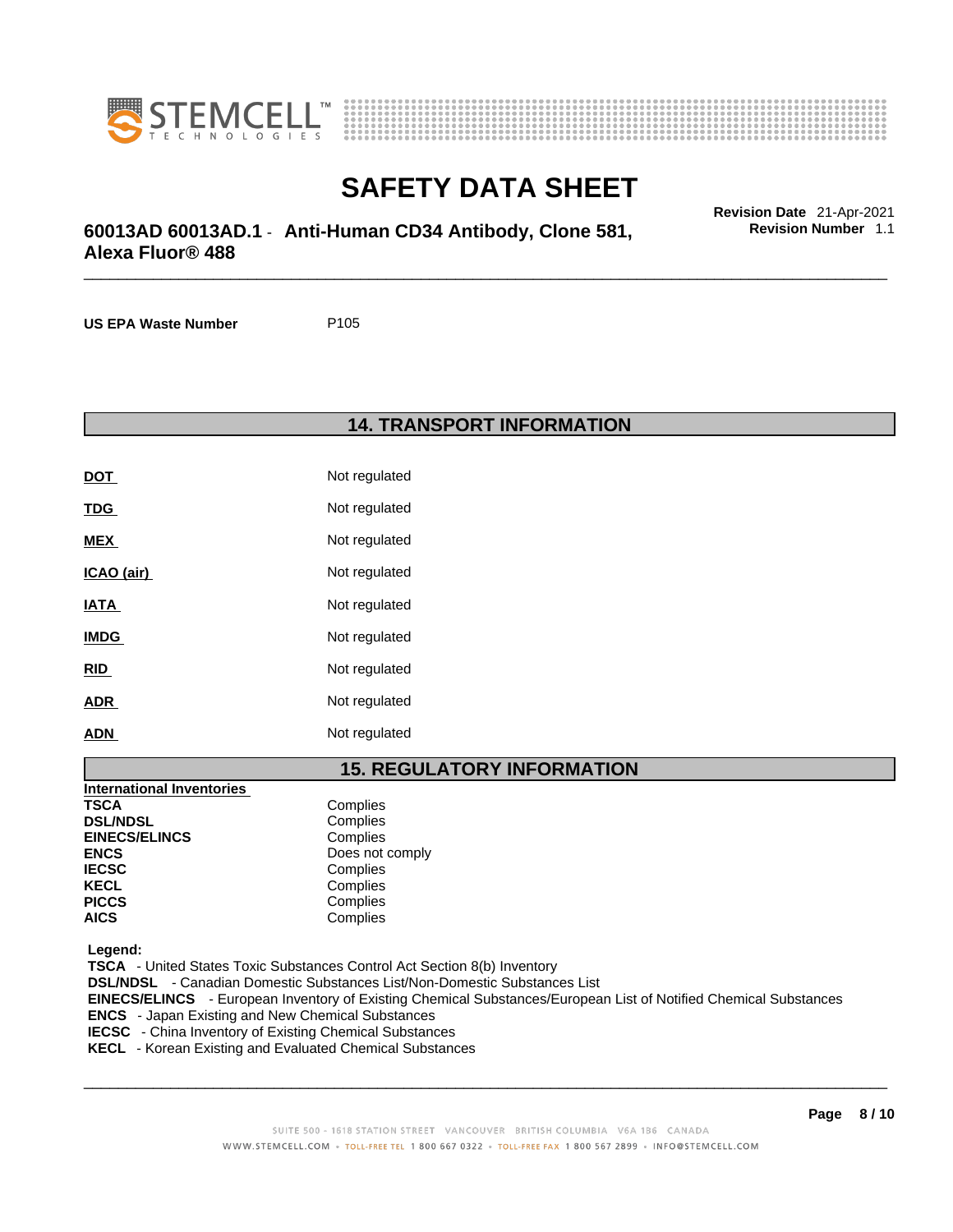



# \_\_\_\_\_\_\_\_\_\_\_\_\_\_\_\_\_\_\_\_\_\_\_\_\_\_\_\_\_\_\_\_\_\_\_\_\_\_\_\_\_\_\_\_\_\_\_\_\_\_\_\_\_\_\_\_\_\_\_\_\_\_\_\_\_\_\_\_\_\_\_\_\_\_\_\_\_\_\_\_\_\_\_\_\_\_\_\_\_\_\_\_\_ **Revision Date** 21-Apr-2021 **60013AD 60013AD.1** - **Anti-Human CD34 Antibody, Clone 581, Alexa Fluor® 488**

**Revision Number** 1.1

 **PICCS** - Philippines Inventory of Chemicals and Chemical Substances  **AICS** - Australian Inventory of Chemical Substances

## **US Federal Regulations**

### **SARA 313**

Section 313 of Title III of the Superfund Amendments and Reauthorization Act of 1986 (SARA). This product does not contain any chemicals which are subject to the reporting requirements of the Act and Title 40 of the Code of Federal Regulations, Part 372.

| SARA 311/312 Hazard Categories    |    |  |
|-----------------------------------|----|--|
| Acute health hazard               | Nο |  |
| <b>Chronic Health Hazard</b>      | No |  |
| Fire hazard                       | No |  |
| Sudden release of pressure hazard | No |  |
| <b>Reactive Hazard</b>            | No |  |

### **CWA (Clean WaterAct)**

This product does not contain any substances regulated as pollutants pursuant to the Clean Water Act (40 CFR 122.21 and 40 CFR 122.42).

### **CERCLA**

This material, as supplied, does not contain any substances regulated as hazardous substances under the Comprehensive Environmental Response Compensation and Liability Act (CERCLA) (40 CFR 302) or the Superfund Amendments and Reauthorization Act (SARA) (40 CFR 355). There may be specific reporting requirements at the local, regional, or state level pertaining to releases of this material.

### **US State Regulations**

#### **California Proposition 65**

This product does not contain any Proposition 65 chemicals.

### **U.S. State Right-to-Know Regulations**

#### **US State Regulations**

| Chemical name            | New Jersey | <b>Massachusetts</b> | Pennsylvania |
|--------------------------|------------|----------------------|--------------|
| Water                    |            |                      |              |
| 7732-18-5                |            |                      |              |
| Sodium Phosphate Dibasic |            |                      |              |
| 7558-79-4                |            |                      |              |
| Sodium Azide             |            |                      |              |
| 26628-22-8               |            |                      |              |